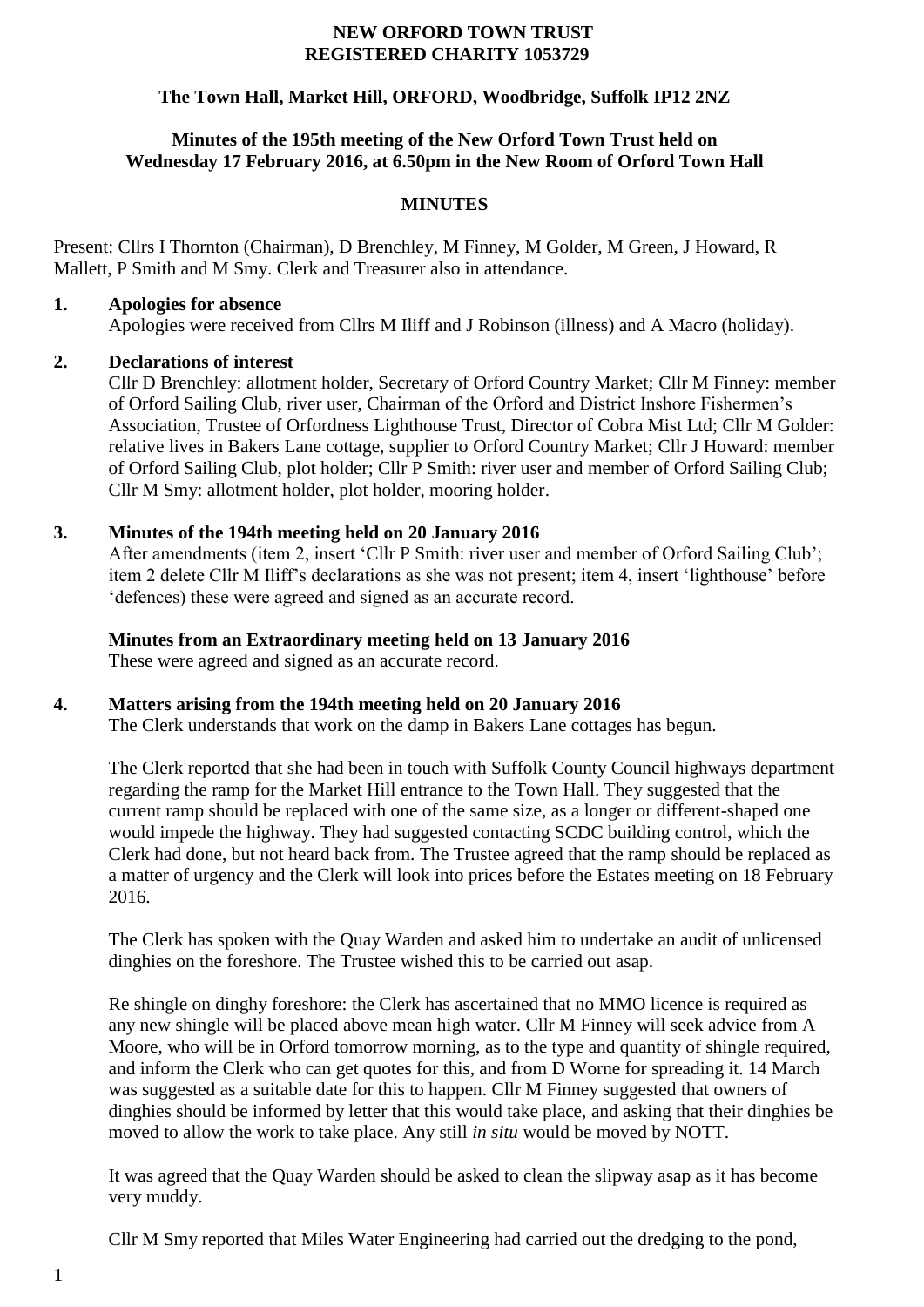putting the silt in long bunds on the car park side of the pond. It can now be left to dry out and reshaped in a few months, when NOTT can decide what to plant etc. Cllrs M Smy and J Howard had met to discuss fencing requirements, and agreed an urgent need to put up some heras site fencing for health and safety reasons. The Clerk had obtained quotes and gone with the cheapest one. The Trustee acknowledged the help of willing volunteers, and the Clerk was asked to write to thank those involved. There is still some work to be done on the other side of the pond area, but this can be carried out in due course.

The Clerk reported that she had received an invoice from Miles Water Engineering for carrying out the work. NOTT had previously agreed to ask Suffolk Coastal Services to carry out the work to remove shrubs/undergrowth etc, but the start date for works had been sooner than anticipated, so the riverside committee had agreed that Miles Water Engineering Ltd should carry out this work. Therefore the invoice is for the work as agreed, plus an additional £883.50 plus VAT for the labour to carry out the additional clearance. The Trustee agreed to this.

Cllr J Howard reported that he had met with Mrs Grogono at the boatyard area, and that she had decided to hold the wedding reception elsewhere.

Cllr M Finney reported that he had had a positive meeting with a representative from Babcock, and that they had agreed as a gesture of goodwill, and without prejudice, to pay for half of NOTT's legal costs incurred with Birketts in relation to the aborted easement. Cllr M Finney reported to the Trustee that he would be meeting soon with the National Trust and Trinity House regarding the lighthouse.

The Clerk was asked to contact Suffolk Coastal Services regarding the wood chippings left at the entrance to quay meadow, and the wood left behind from the pollarded willows sometime last year.

### **5. Treasurer's report**

• Cheques and balances from 1-31 January 2016 These were accepted by the Trustee.

# **6. Committee reports**

Minutes from an Estates/Highways meeting held on 21 January 2016 Re proposed letter to Mr Cordle, Cllr P Smith suggested that he might talk to him rather than the Clerk writing a letter. The Trustee was in agreement and this will be discussed further at the Estates meeting tomorrow.

Minutes from a Riverside meeting held on 27 January 2016

As Mr Moore will be in Orford, it was agreed that Cllr M Finney would talk with him about the planking boards on the quay which are being affected by the teredo worm. He will ask his advice about what they should be replaced with, and how much this might cost.

The Clerk has asked Lloyds to look at the brickwork on the flagpole plinth.

# **7. General Trust business**

- Clerk's report on outstanding matters: the Clerk reported that she had still had no response from the National Trust re office lease. Cllr M Finney will speak to his contact on Friday to try to chase this up.
- Local housing: report from Cllr P Smith. Cllr P Smith reported that he had spent some considerable time talking to various people about how NOTT might go forward with this. He had met and discussed the issue with Mr Cordle as well as NOTT's Treasurer, Hilary Hanslip (SCDC Planning Policy and Delivery Team), the Community Development Officer for Rural Affordable Housing, Clarke and Simpson at Framlingham, and various people in the village. Cllr P Smith pointed out that if NOTT did want to proceed with a land swap with Mr Cordle then it would not be a straightforward matter, as Charity Commission rules would need to be followed, and surveyors become involved, as it